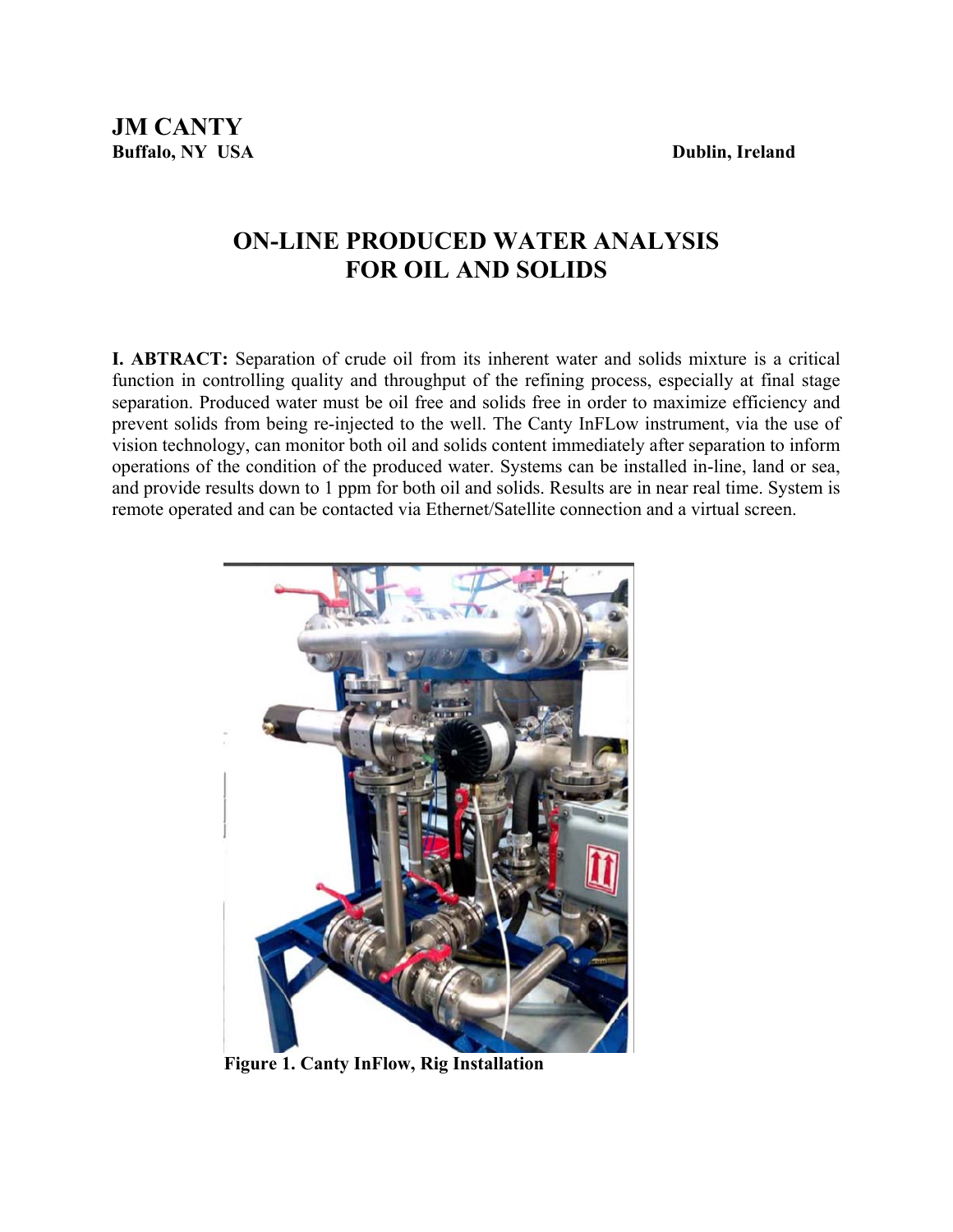#### **II. Requirement:**

Crude oil processes are on the extreme end of the application spectrum. Sensors must be able to survive the internal fouling inherent with oil. In addition, the sensor must also be cleanable in the normal course of operation. If these challenges aren't enough, measuring oil in water (OIW) and solids in water (SIW) are difficult to accomplish and usually cannot be done by a single instrument. Many instruments on the market today for this purpose simply do not work as judged by performance in multiple JIP test protocols carried out over the last two years.

Vision technology by Canty, who has lead its development into the process industries for the last 30 years, offers a solution that meets all these requirements. Systems are now developed for use in subsea environments as well as top side.

#### **III. Application:**

#### **A. Meeting the Need**

The Canty system has met the need in the field to perform OIW/SIW measurements due to the physical design of its produced water instruments as well as the optical component of the technology. Basic system configuration is as shown in Figure 2.



#### **Figure 2. Canty InFlow View showing light (L), Camera (R) and the flow gap in the center.**

 Vision technology can see the oil and the solids, and maintain internal surfaces in a clean state to allow continual measurement.

#### **B. Typical Results**

The following shows a verification test of the OIW calibration by comparing what was injected into a flow loop, what was measured by Canty and what was measured by the EPA1664b method (See Appendix 1 for more complete results).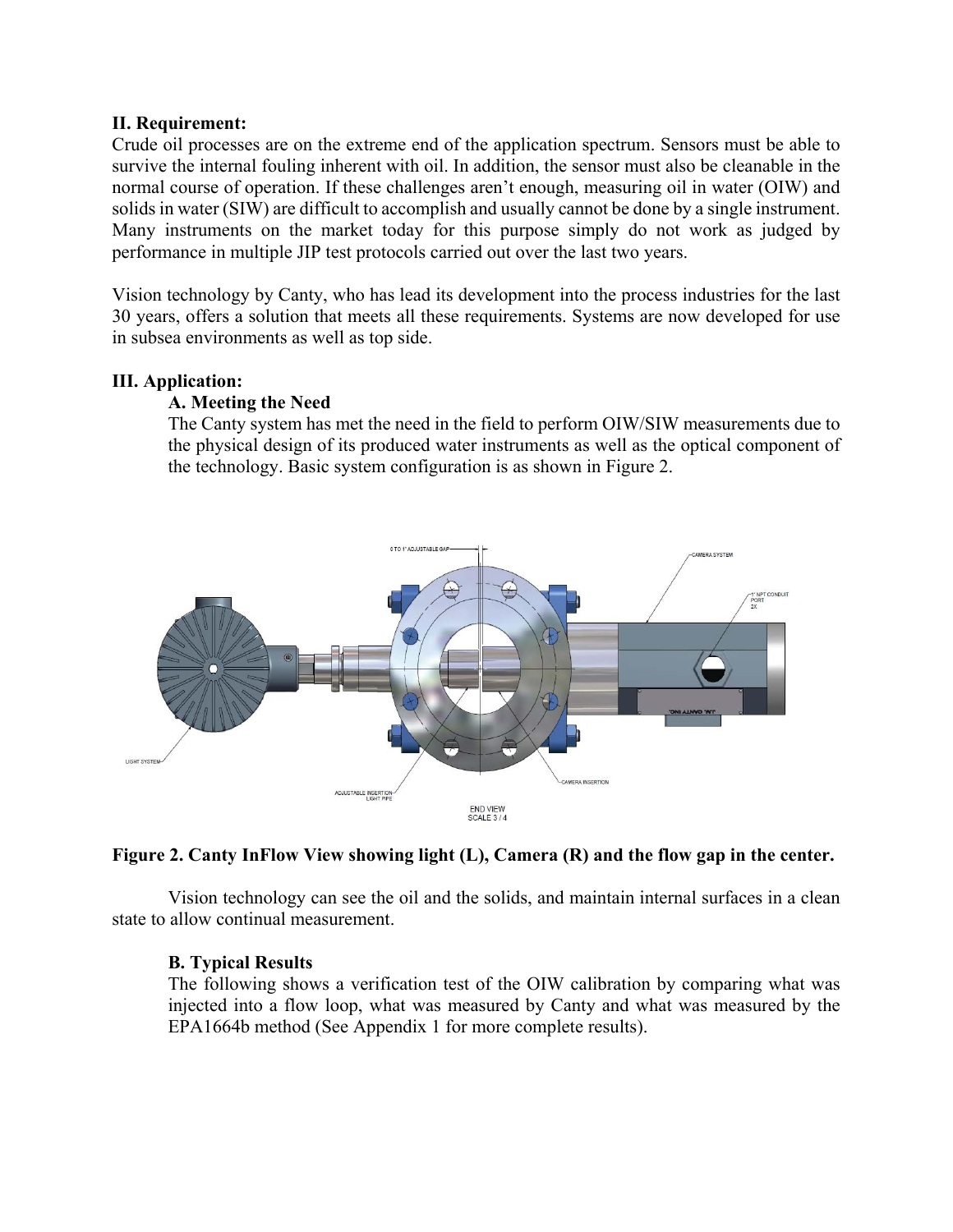

**Figure 3. Graphical OIW Analysis** 

#### **C. Physical Design**

1. Fused Glass-to-Metal Lens Technology – This view into the process is rugged, able to withstand many thousand psi, thermally resistant, flush with the process and polished to a high finish. These attributes make it difficult for oil to cling to the viewing surface and there are no ledges or pockets where oil or solids can build up.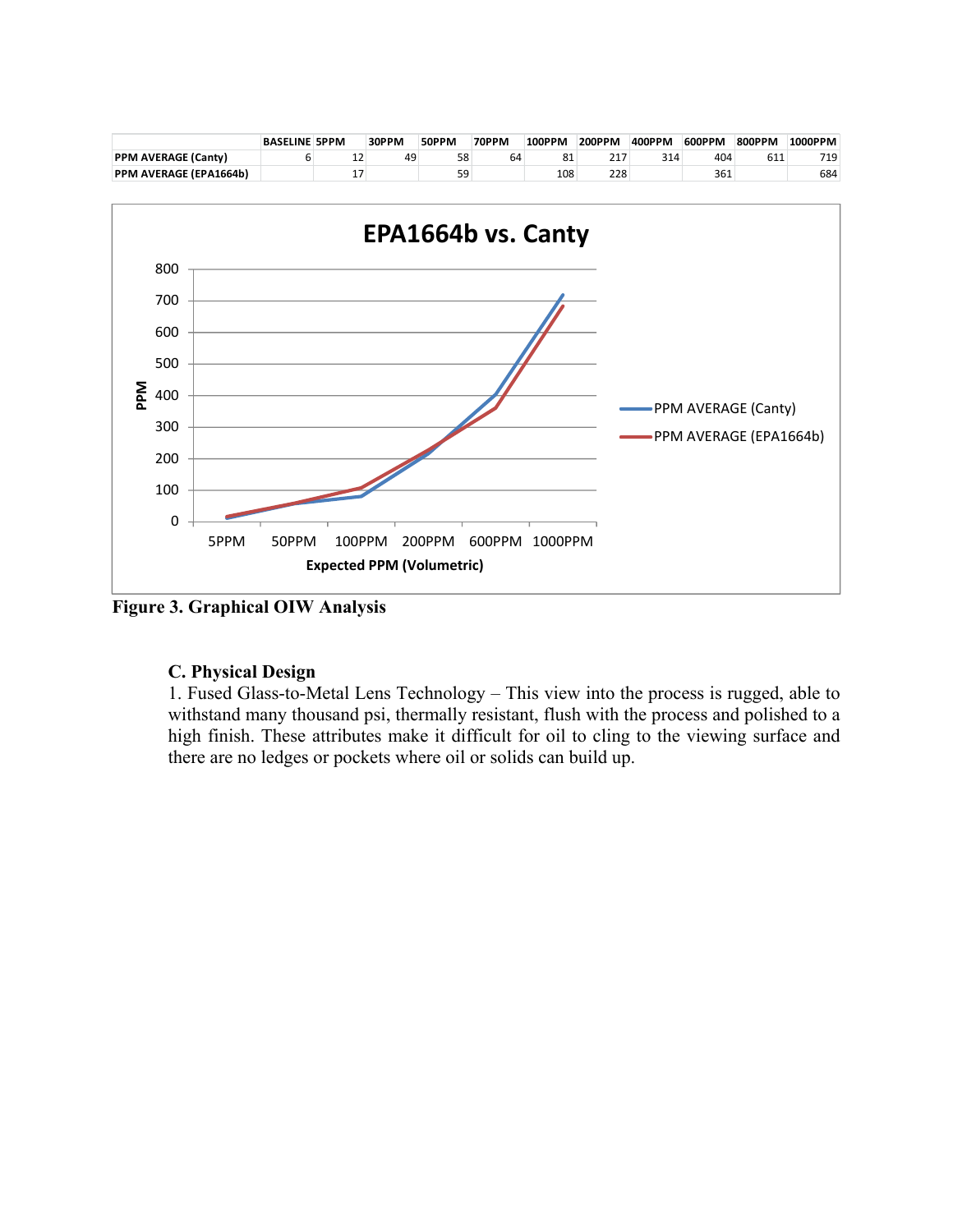

**Figure 4. Fused Glass vs Gasketed** 

2. Patented Spray Ring Technology – Maintaining the view if oil eventually gathers onto the lens is critical for continuing system function. The Canty system is fitted with a spray ring which is able to blast clean the viewing and illuminating lenses and not interfere with the flow through the gap. This development is a critical building block in the larger design. Not only is the viewing lens resistant to fouling, but the spray ring, using water or solvent, can keep it in operating order indefinitely.

### **D. Optical Design**

1. The ability to view the process transmits a great deal of information back to the operator including the state of the lens, accuracy of the particle detection and differentiation of particles and oil droplets by shape determination which is only possible visually. 2. Shape factors such as aspect ratio and circularity allow auto-classification of solids apart

from oil droplets allowing the Canty instrument to perform both solid and oil detection from a single image. Air can also be eliminated from the data to avoid error.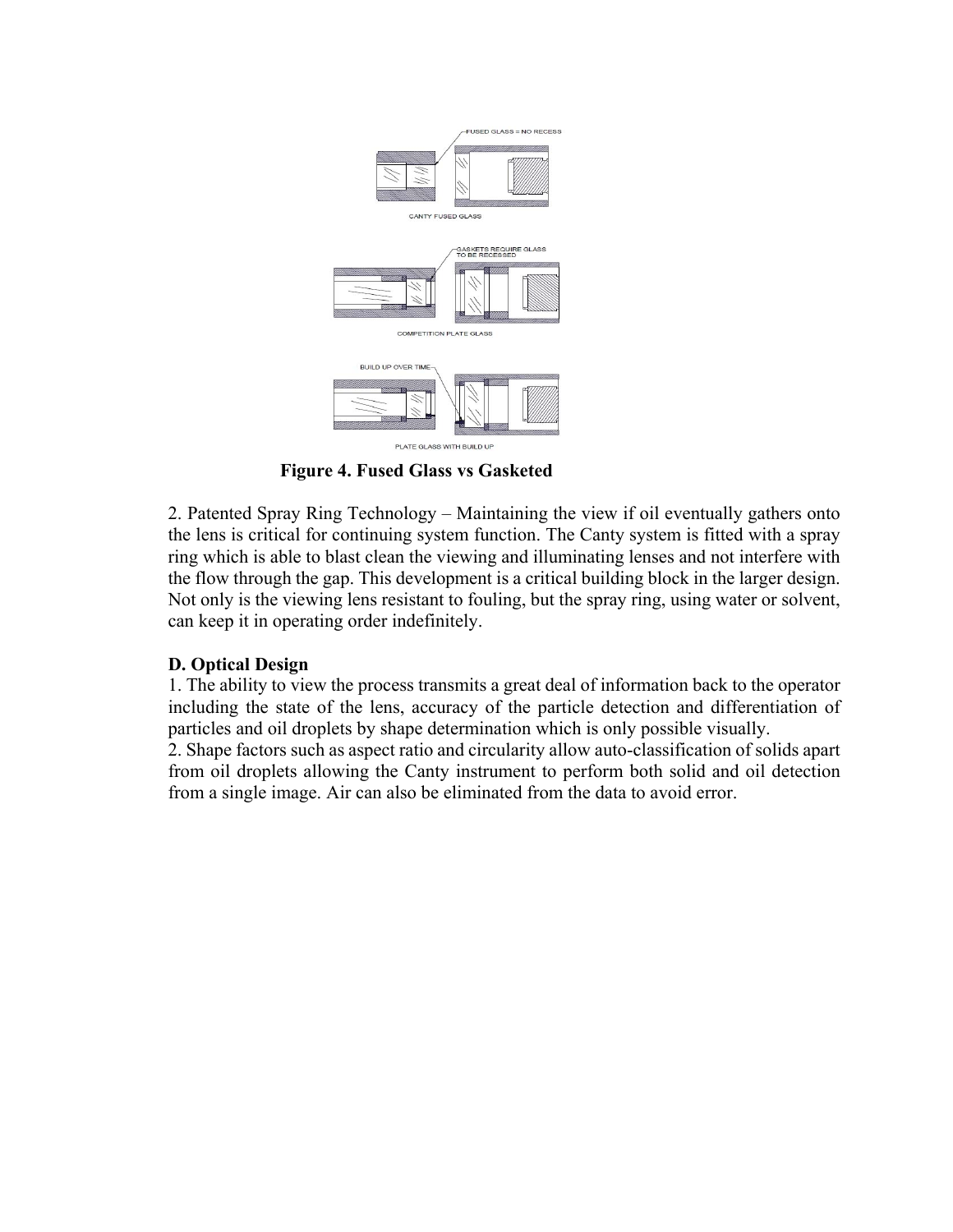

**Figure 5. Oil, Solids in Water** 

### **IV. Benefits**

There are several benefits to be derived from CantyVision technology that are unique in the market place:

### **A. Maintenance**

1.System is remotely cleanable and resistant to fouling by design.

2. Fused Glass-to-Metal design provides a high pressure, rugged viewing port that is highly polished and extremely rugged with regard to vibration and impact.

3. The patented Spray Ring technology brings cleaning fluid to the fused lens ports without disrupting the process flow.

### **B. Low Cost / Long Life**

1. Initial system costs are lowest in the industry.

2. System electronic components all have expected life spans of 5 years minimum.

3. Maintenance costs are very low over the lifetime. System runs unattended.

### **C. Vision into Process**

1. View into the process is an enormous help in determining the process state and helpful in determining sources for upset conditions.

### **D. Field Experience**

1. In multiple OIW/SIW Joint Industry Projects the Canty system has always been determined to be the best performing instrument.

2. Many systems are used top side in the industry. Exxon, Shell and numerous others all currently employ the technology.

#### **E. Subsea Development.**

1. The Canty system is undergoing tests in 2015/2016 to reach TRL 4.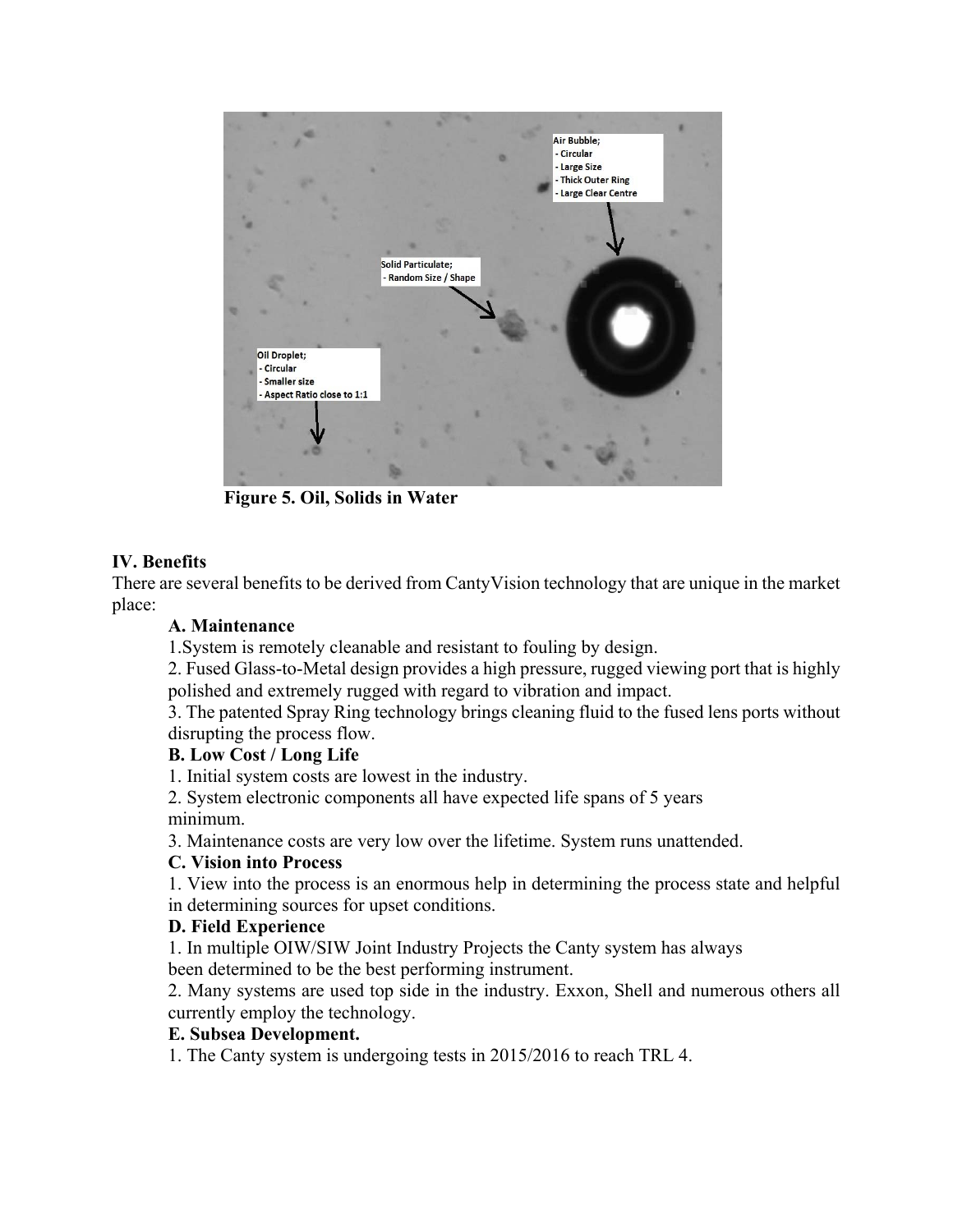### **Appendix 1.**

JIP Conducted by TUV NEL, Glasgow, Scotland 2015. The following is an excerpt from a paper by Xiaolei Yin\* et. al., Exxon Mobil URC given at the 2015 meeting of the Society of Petroleum Engineers, Sept  $28 - 30$ , Houston Texas, describing the tests and results.

### *Oil-in-Water (OIW) Measurement*

*Figure 3 shows the sensor prototypes' OIW measurements for two different measurement ranges. For comparison, an error band of ±10% is provided in the left plot of Figure 1 for the low range sensor. Given the intention of using the high range sensor as a trend monitor, a relatively large error band, ±5000 ppm, is added in the right charter of Figure 1. Both sensor prototypes were tested at different concentration levels within their designed measurement ranges. It was observed that both the sensors can provide good OIW measurements as designed.* 

*Figure 3 (bottom) provides examples of flow images taken by the high range sensor at different OIW concentrations. When the oil concentration in water increased, oil droplets started to overlap with each other. The high range sensor was able to capture and measure the overlapping droplets and include them into the concentration calculation. Therefore, the upper limit of the sensor measurement range was extended significantly to 50,000 ppm OIW.* 



*Figure 3. OIW Measurements: Low Range Sensor (Up-left) and High Range Sensor (Up-right); Images of Water Flow with Oil Droplets at Different Concentrations (Bottom)*